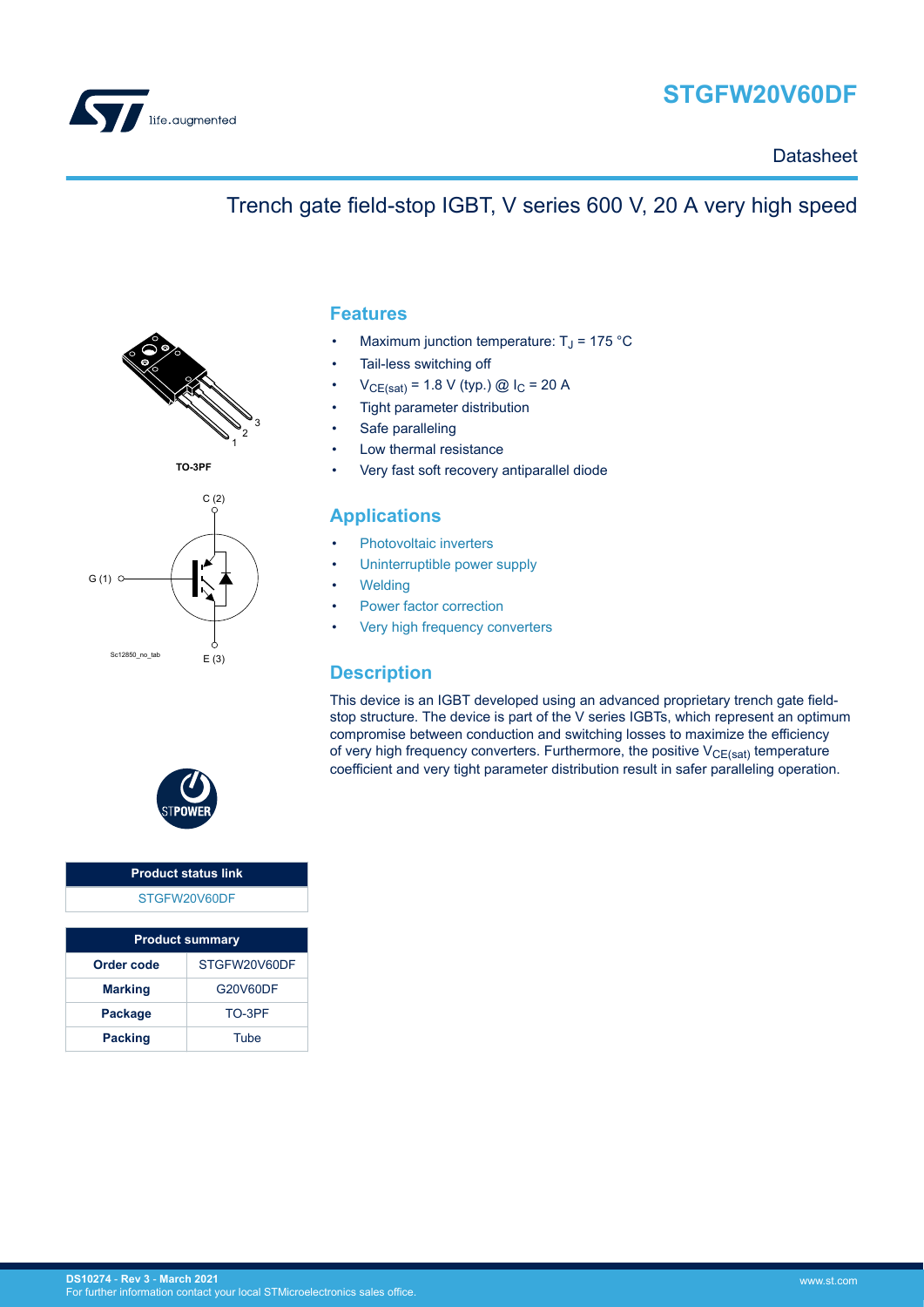# <span id="page-1-0"></span>**1 Electrical ratings**

| <b>Symbol</b>           | <b>Parameter</b>                                                                                          | <b>Value</b> | <b>Unit</b>  |
|-------------------------|-----------------------------------------------------------------------------------------------------------|--------------|--------------|
| $V_{CES}$               | Collector-emitter voltage ( $V_{GF} = 0 V$ )                                                              | 600          | V            |
| $I_{\rm C}$             | Continuous collector current at $T_c$ = 25 °C                                                             | 40           | A            |
|                         | Continuous collector current at $T_c$ = 100 °C                                                            | 20           | A            |
| $I_{CP}$ <sup>(1)</sup> | Pulsed collector current                                                                                  | 80           | A            |
| $V_{GE}$                | Gate-emitter voltage                                                                                      | ±20          | V            |
| ΙF                      | Continuous forward current at $T_C = 25$ °C                                                               | 40           | A            |
|                         | Continuous forward current at $T_c$ = 100 °C                                                              | 20           | A            |
| $I_{FP}$ (1)            | Pulsed forward current                                                                                    | 80           | A            |
| V <sub>ISO</sub>        | Insulation withstand voltage (RMS) from all three leads to external heat sink<br>$(t = 1 s, T_C = 25 °C)$ | 3.5          | kV           |
| P <sub>TOT</sub>        | Total power dissipation at $T_C = 25 °C$                                                                  | 86.7         | W            |
| $T_{\mathrm{STG}}$      | Storage temperature range                                                                                 | $-55$ to 150 | $^{\circ}$ C |
| TJ.                     | Operating junction temperature range                                                                      | $-55$ to 175 | $^{\circ}$ C |

#### **Table 1. Absolute maximum ratings**

*1. Pulse width is limited by maximum junction temperature.*

#### **Table 2. Thermal data**

| <b>Symbol</b> | <b>Parameter</b>                           | Value | <b>Unit</b>   |  |
|---------------|--------------------------------------------|-------|---------------|--|
| $R_{thJC}$    | Thermal resistance, junction-to-case IGBT  | 1.73  | $\degree$ C/W |  |
|               | Thermal resistance, junction-to-case diode | 2.55  |               |  |
| $R_{thJA}$    | Thermal resistance, junction-to-ambient    | 50    | $\degree$ C/W |  |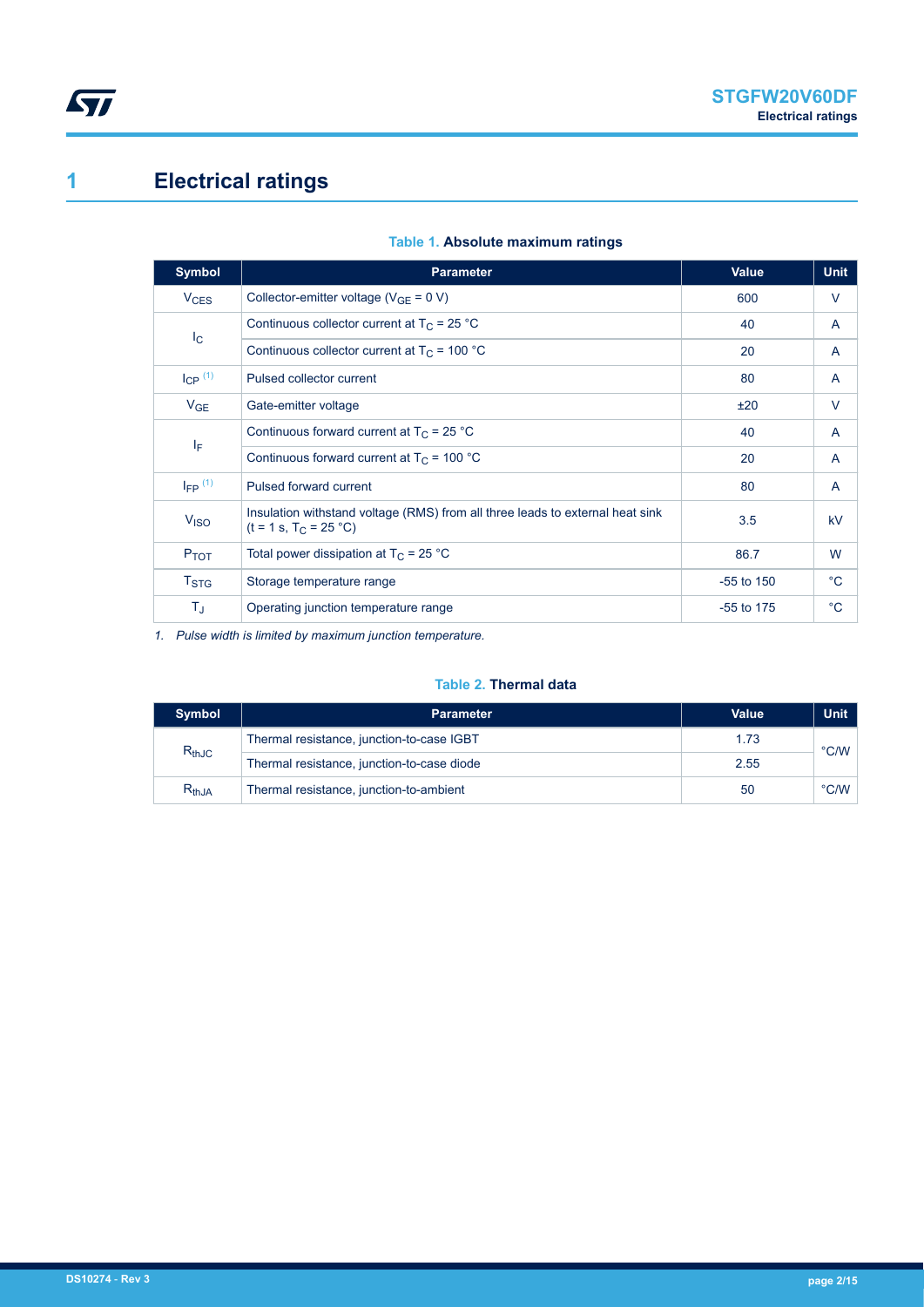## **2 Electrical characteristics**

<span id="page-2-0"></span> $\sqrt{2}$ 

 $T_J$  = 25 °C unless otherwise specified.

| <b>Symbol</b>    | <b>Parameter</b>                        | <b>Test conditions</b>                                          | Min. | Typ. | Max.           | <b>Unit</b> |
|------------------|-----------------------------------------|-----------------------------------------------------------------|------|------|----------------|-------------|
| $V_{(BR)CES}$    | Collector-emitter breakdown<br>voltage  | $V_{GE} = 0 V, I_C = 2 mA$                                      | 600  |      |                | $\vee$      |
|                  | Collector-emitter saturation<br>voltage | $V_{GF}$ = 15 V, I <sub>C</sub> = 20 A                          |      | 1.8  | 2.2            | $\vee$      |
| $V_{CE(sat)}$    |                                         | $V_{GF}$ = 15 V, I <sub>C</sub> = 20 A, T <sub>J</sub> = 125 °C |      | 2.15 |                |             |
|                  |                                         | $V_{GF}$ = 15 V, I <sub>C</sub> = 20 A, T <sub>J</sub> = 175 °C |      | 2.3  |                |             |
|                  | Forward on-voltage                      | $I_F = 20 A$                                                    |      | 1.7  | 2.2            |             |
| $V_F$            |                                         | $I_F = 20 A$ , T <sub>J</sub> = 125 °C                          |      | 1.55 |                | $\vee$      |
|                  |                                         | $I_F = 20 A$ , T <sub>1</sub> = 175 °C                          |      | 1.3  |                |             |
| $V_{GE(th)}$     | Gate threshold voltage                  | $V_{CF}$ = $V_{GF}$ , $I_C$ = 1 mA                              | 5    | 6    | $\overline{7}$ | $\vee$      |
| $I_{CES}$        | Collector cut-off current               | $V_{GE} = 0 V, V_{CE} = 600 V$                                  |      |      | 25             | μA          |
| $I_{\text{GES}}$ | Gate-emitter leakage current            | $V_{CF} = 0 V$ , $V_{GF} = \pm 20 V$                            |      |      | 250            | μA          |

#### **Table 3. Static characteristics**

#### **Table 4. Dynamic characteristics**

| <b>Symbol</b>    | <b>Parameter</b>                                                                                                                         | <b>Test conditions</b>                     | Min.                     | Typ.                     | Max.                     | <b>Unit</b> |
|------------------|------------------------------------------------------------------------------------------------------------------------------------------|--------------------------------------------|--------------------------|--------------------------|--------------------------|-------------|
| $C_{\text{ies}}$ | Input capacitance                                                                                                                        |                                            | $\overline{\phantom{0}}$ | 2800                     | $\overline{\phantom{a}}$ | pF          |
| C <sub>oes</sub> | Output capacitance                                                                                                                       | $V_{CF}$ = 25 V, f = 1 MHz, $V_{GF}$ = 0 V | $\overline{\phantom{0}}$ | 110                      | $\overline{\phantom{a}}$ | pF          |
| C <sub>res</sub> | Reverse transfer capacitance                                                                                                             |                                            |                          | 64                       | $\overline{\phantom{0}}$ | pF          |
| $Q_g$            | Total gate charge                                                                                                                        |                                            | $\overline{\phantom{0}}$ | 116                      | $\overline{\phantom{0}}$ | nC          |
| $Q_{ge}$         | $V_{CC}$ = 480 V, I <sub>C</sub> = 20 A, V <sub>GE</sub> = 0 to 15 V<br>Gate-emitter charge<br>(see Figure 28. Gate charge test circuit) | -                                          | 24                       | $\overline{\phantom{0}}$ | nC                       |             |
| $Q_{gc}$         | Gate-collector charge                                                                                                                    |                                            | $\overline{\phantom{0}}$ | 50                       | $\overline{\phantom{0}}$ | nC          |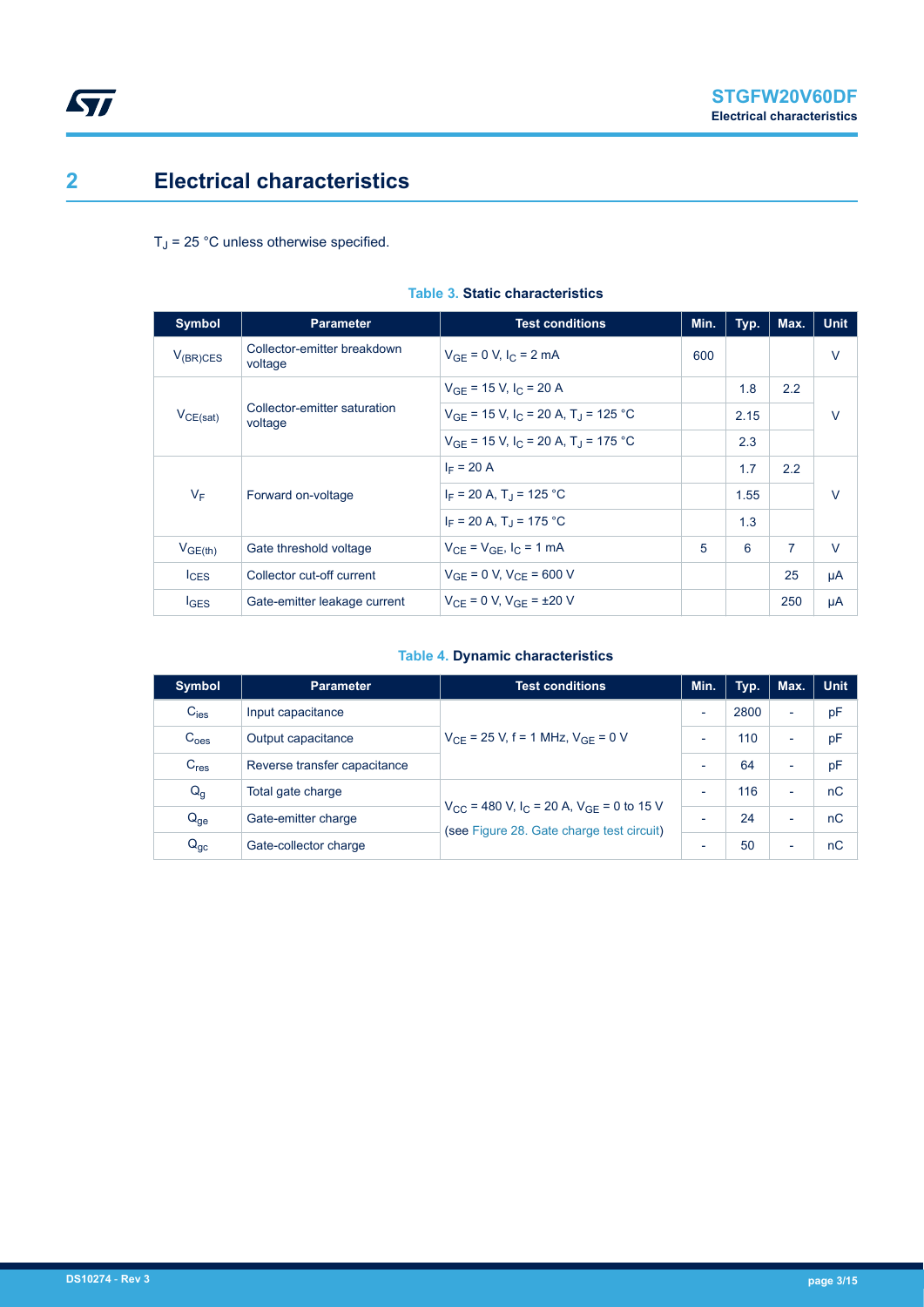| <b>Symbol</b>            | <b>Parameter</b>          | <b>Test conditions</b>                                 | Min.                     | Typ. | Max.                     | <b>Unit</b> |
|--------------------------|---------------------------|--------------------------------------------------------|--------------------------|------|--------------------------|-------------|
| $t_{d(on)}$              | Turn-on delay time        |                                                        | $\overline{\phantom{a}}$ | 38   | $\overline{\phantom{a}}$ | ns          |
| $t_{r}$                  | Current rise time         |                                                        | ٠                        | 10   | $\overline{\phantom{a}}$ | ns          |
| $(di/dt)_{on}$           | Turn-on current slope     | $V_{CE}$ = 400 V, $I_C$ = 20 A,                        | $\overline{\phantom{a}}$ | 1556 | $\overline{\phantom{a}}$ | $A/\mu s$   |
| $t_{d(off)}$             | Turn-off-delay time       | $R_G$ = 10 $\Omega$ , $V_{GE}$ = 15 V                  | ۰                        | 149  | $\overline{\phantom{a}}$ | ns          |
| $t_{\rm f}$              | <b>Current fall time</b>  | (see Figure 27. Test circuit for inductive             | ۰                        | 15   | $\overline{\phantom{a}}$ | ns          |
| $E_{on}$ (1)             | Turn-on switching energy  | load switching)                                        | $\overline{\phantom{a}}$ | 200  | $\overline{\phantom{a}}$ | μJ          |
| $E_{off}$ <sup>(2)</sup> | Turn-off switching energy |                                                        | $\overline{\phantom{a}}$ | 130  | $\overline{\phantom{a}}$ | μJ          |
| $E_{\text{ts}}$          | Total switching energy    |                                                        | $\overline{\phantom{a}}$ | 330  | $\overline{\phantom{a}}$ | μJ          |
| $t_{d(on)}$              | Turn-on delay time        |                                                        | $\overline{\phantom{0}}$ | 37   | $\overline{\phantom{0}}$ | ns          |
| $t_{\rm r}$              | Current rise time         |                                                        | $\overline{\phantom{a}}$ | 12   | $\overline{\phantom{a}}$ | ns          |
| $(di/dt)_{on}$           | Turn-on current slope     | $V_{CE}$ = 400 V, $I_C$ = 20 A,                        | Ξ.                       | 1340 | $\overline{\phantom{a}}$ | $A/\mu s$   |
| $t_{d(Off)}$             | Turn-off-delay time       | $R_G$ = 10 Ω, $V_{GE}$ = 15 V, T <sub>J</sub> = 175 °C | ۰                        | 150  | $\overline{\phantom{a}}$ | ns          |
| $t_{\rm f}$              | <b>Current fall time</b>  | (see Figure 27. Test circuit for inductive             | ۰                        | 23   | $\overline{\phantom{a}}$ | ns          |
| $E_{on}$ (1)             | Turn-on switching energy  | load switching)                                        | $\overline{\phantom{a}}$ | 430  | ÷,                       | μJ          |
| $E_{off}$ <sup>(2)</sup> | Turn-off switching energy |                                                        | $\overline{\phantom{a}}$ | 210  | $\overline{\phantom{a}}$ | μJ          |
| $E_{\text{ts}}$          | Total switching energy    |                                                        | -                        | 640  | ۰                        | μJ          |

#### **Table 5. IGBT switching characteristics (inductive load)**

*1. Including the reverse recovery of the diode.*

*2. Including the tail of the collector current.*

| <b>Symbol</b>    | <b>Parameter</b>                                                       | <b>Test conditions</b>                                                                                                              | Min.                     | Typ. | Max. | <b>Unit</b>  |
|------------------|------------------------------------------------------------------------|-------------------------------------------------------------------------------------------------------------------------------------|--------------------------|------|------|--------------|
| $t_{rr}$         | Reverse recovery time                                                  | $I_F$ = 20 A, $V_R$ = 400 V,<br>$V_{GF}$ = 15 V, di/dt = 1000 A/µs<br>(see Figure 27. Test circuit for inductive<br>load switching) | $\blacksquare$           | 40   |      | ns           |
| $Q_{rr}$         | Reverse recovery charge                                                |                                                                                                                                     | $\overline{\phantom{a}}$ | 320  |      | nC           |
| $I_{\text{rrm}}$ | Reverse recovery current                                               |                                                                                                                                     | $\overline{\phantom{a}}$ | 16   |      | $\mathsf{A}$ |
| $dl_{rr}/dt$     | Peak rate of fall of reverse<br>recovery current during the            |                                                                                                                                     | $\overline{\phantom{a}}$ | 910  |      | $A/\mu s$    |
| $E_{rr}$         | Reverse recovery energy                                                |                                                                                                                                     | $\overline{\phantom{a}}$ | 115  |      | μJ           |
| $t_{rr}$         | Reverse recovery time                                                  |                                                                                                                                     | $\blacksquare$           | 72   |      | ns           |
| $Q_{rr}$         | Reverse recovery charge                                                | $I_F$ = 20 A, $V_R$ = 400 V,                                                                                                        | $\overline{\phantom{a}}$ | 930  |      | nC           |
| $I_{\text{rrm}}$ | Reverse recovery current                                               | $V_{GF}$ = 15 V, di/dt = 1000 A/µs,<br>$T_1 = 175 °C$<br>(see Figure 27. Test circuit for inductive<br>load switching)              | $\overline{\phantom{a}}$ | 26   |      | A            |
| $dl_{rr}/dt$     | Peak rate of fall of reverse<br>recovery current during t <sub>h</sub> |                                                                                                                                     | $\overline{\phantom{a}}$ | 530  |      | $A/\mu s$    |
| $E_{rr}$         | Reverse recovery energy                                                |                                                                                                                                     |                          | 307  |      | μJ           |

#### **Table 6. Diode switching characteristics (inductive load)**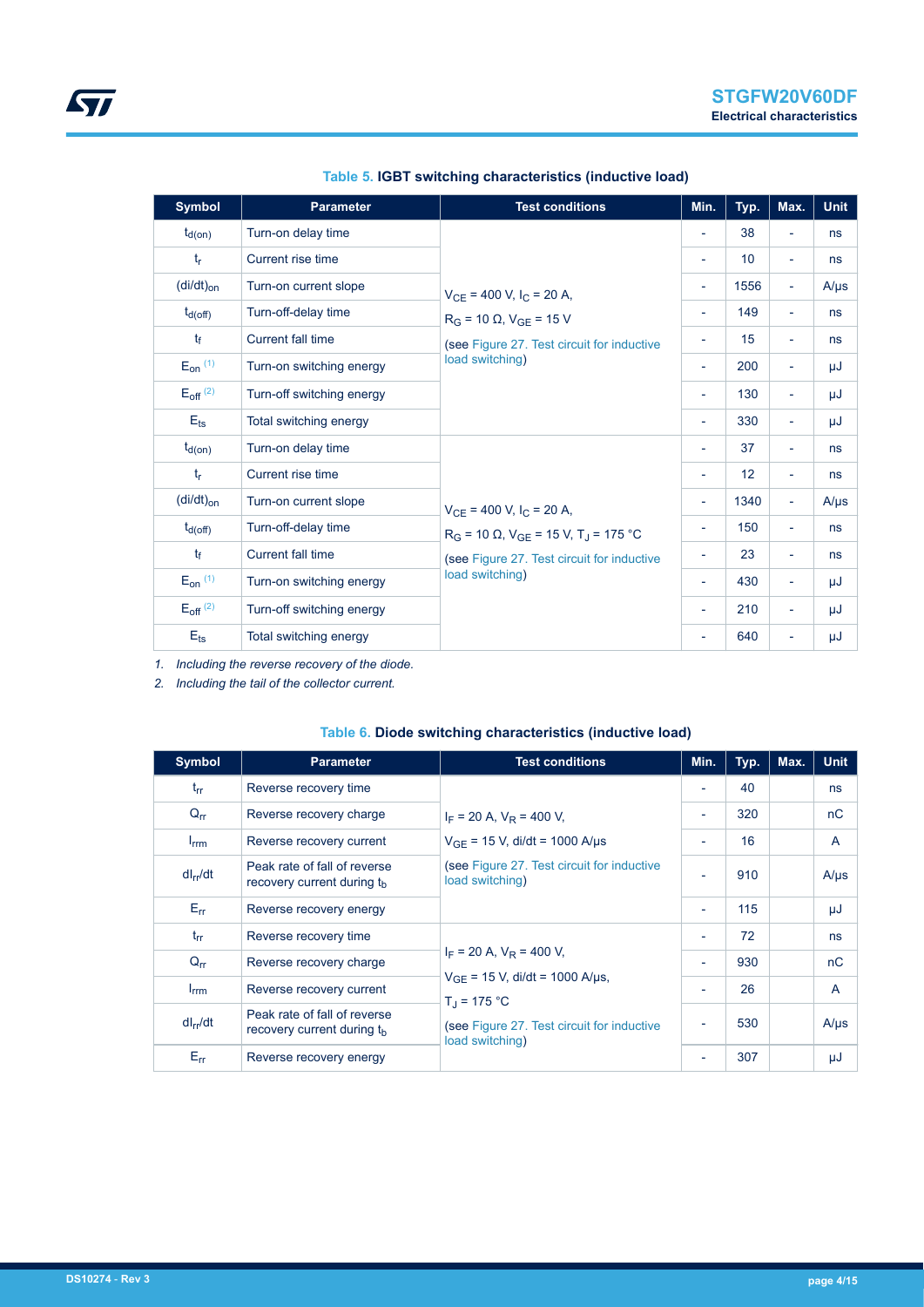### **2.1 Electrical characteristics (curves)**

<span id="page-4-0"></span>**STI** 







**Figure 2. Collector current vs case temperature**





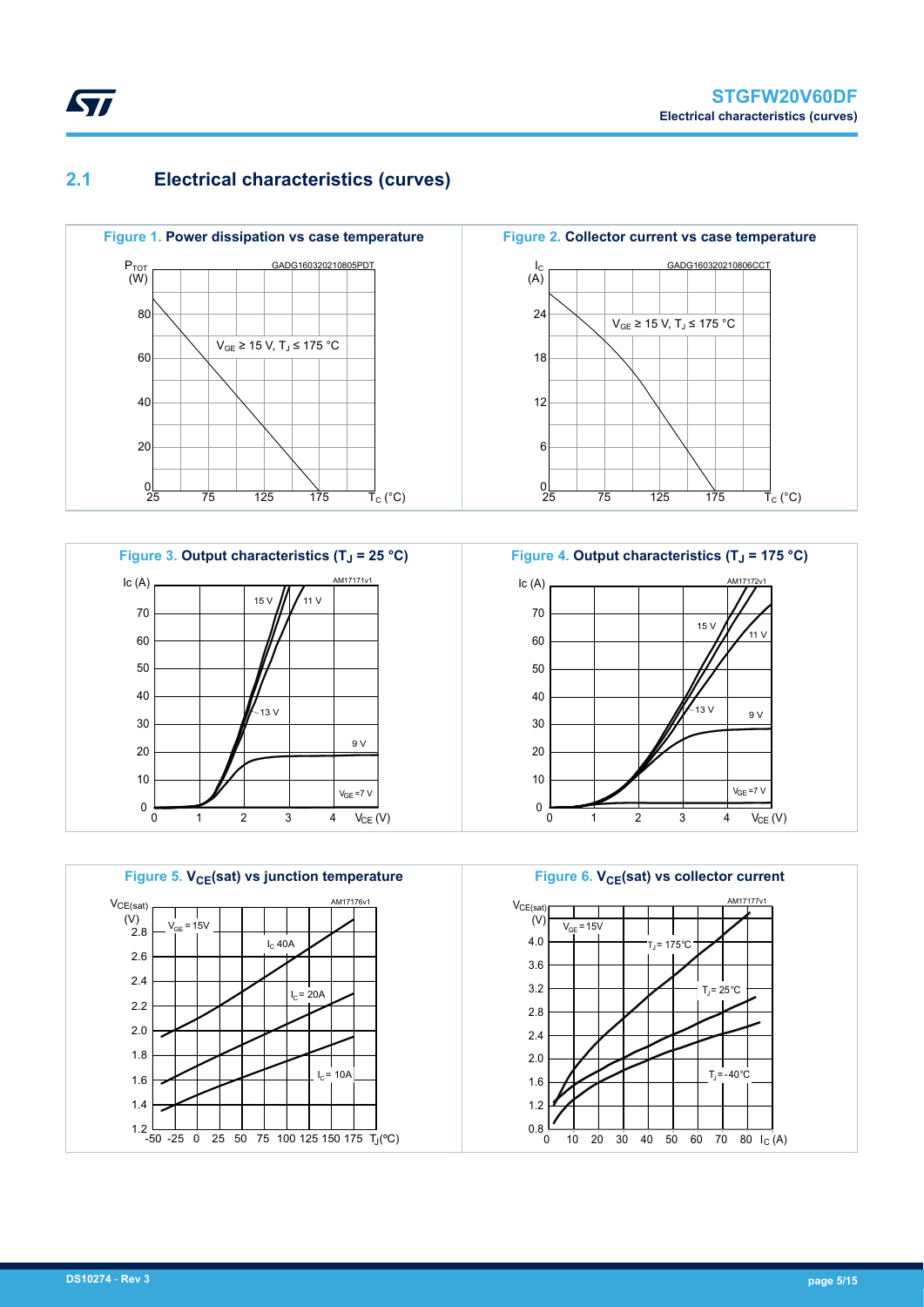AM17180v1

 $\overline{T_{J}}(^{\circ}C)$ 











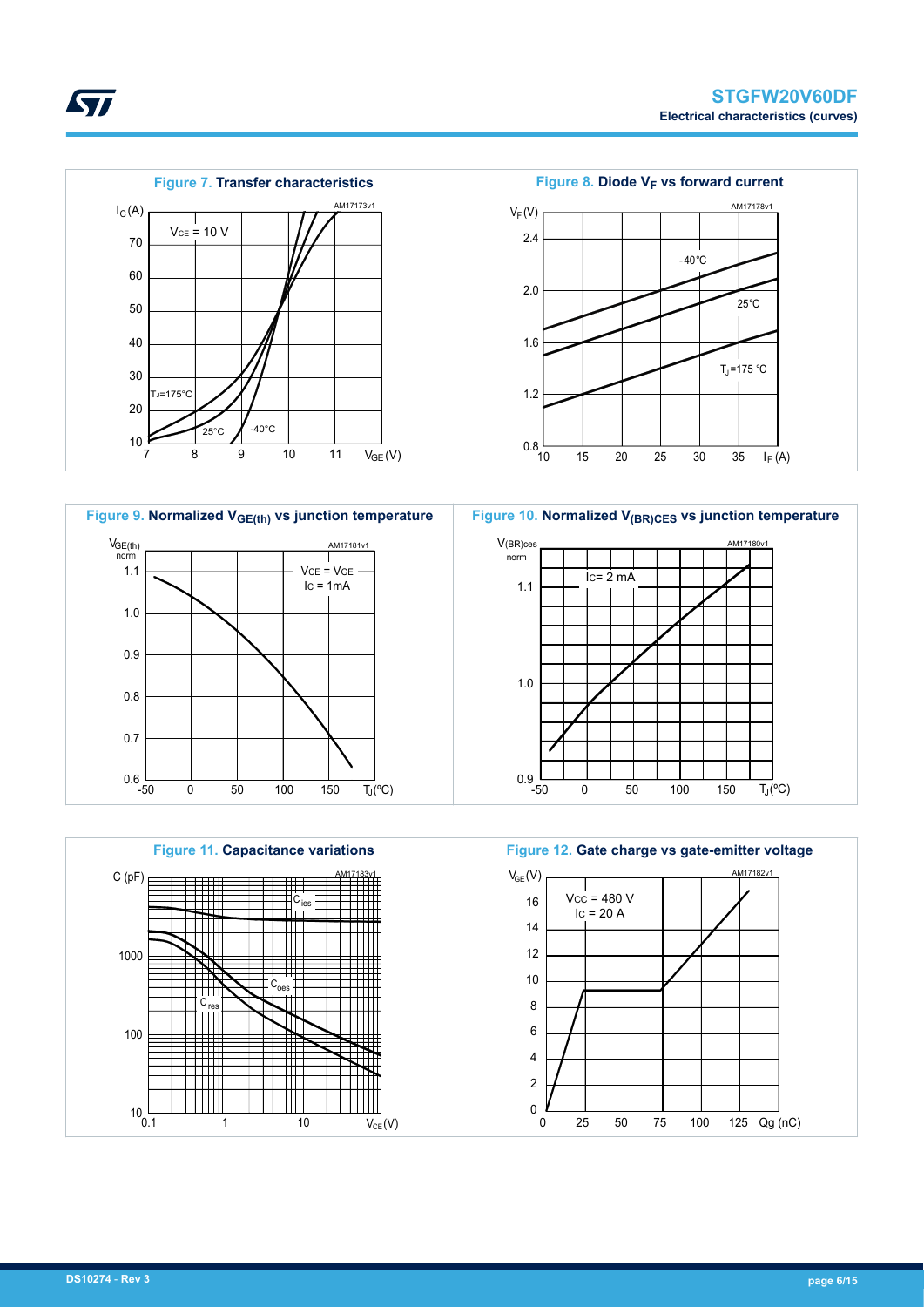



**Figure 15. Switching energy vs junction temperature** AM17 100 L<br>0 150 200 250 300 350 400 450  $E(\mu J)$  $E_{\text{Or}}$  $E_{\text{OH}}$  $\rm V_{\rm CC}$ 400V, V $\rm_{\rm GE}$ = 15V, I<sub>C</sub>= 20 A, Rg= 10 Ω

0 25 50 75 100 125 150 175 T<sup>J</sup> (ºC)



**Figure 16. Switching energy vs collector emitter voltage**





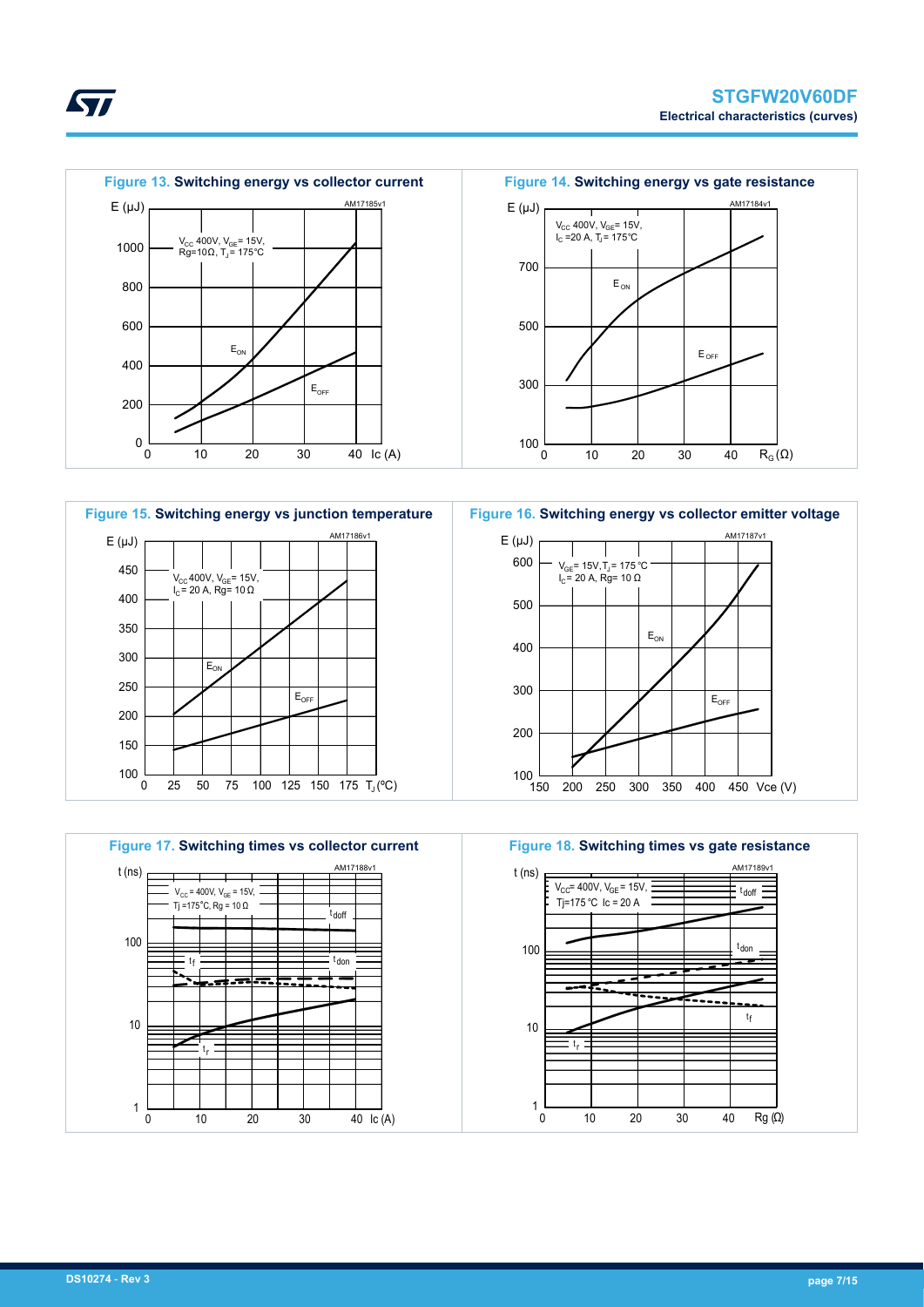<span id="page-7-0"></span>







**Figure 24. Collector current vs switching frequency**

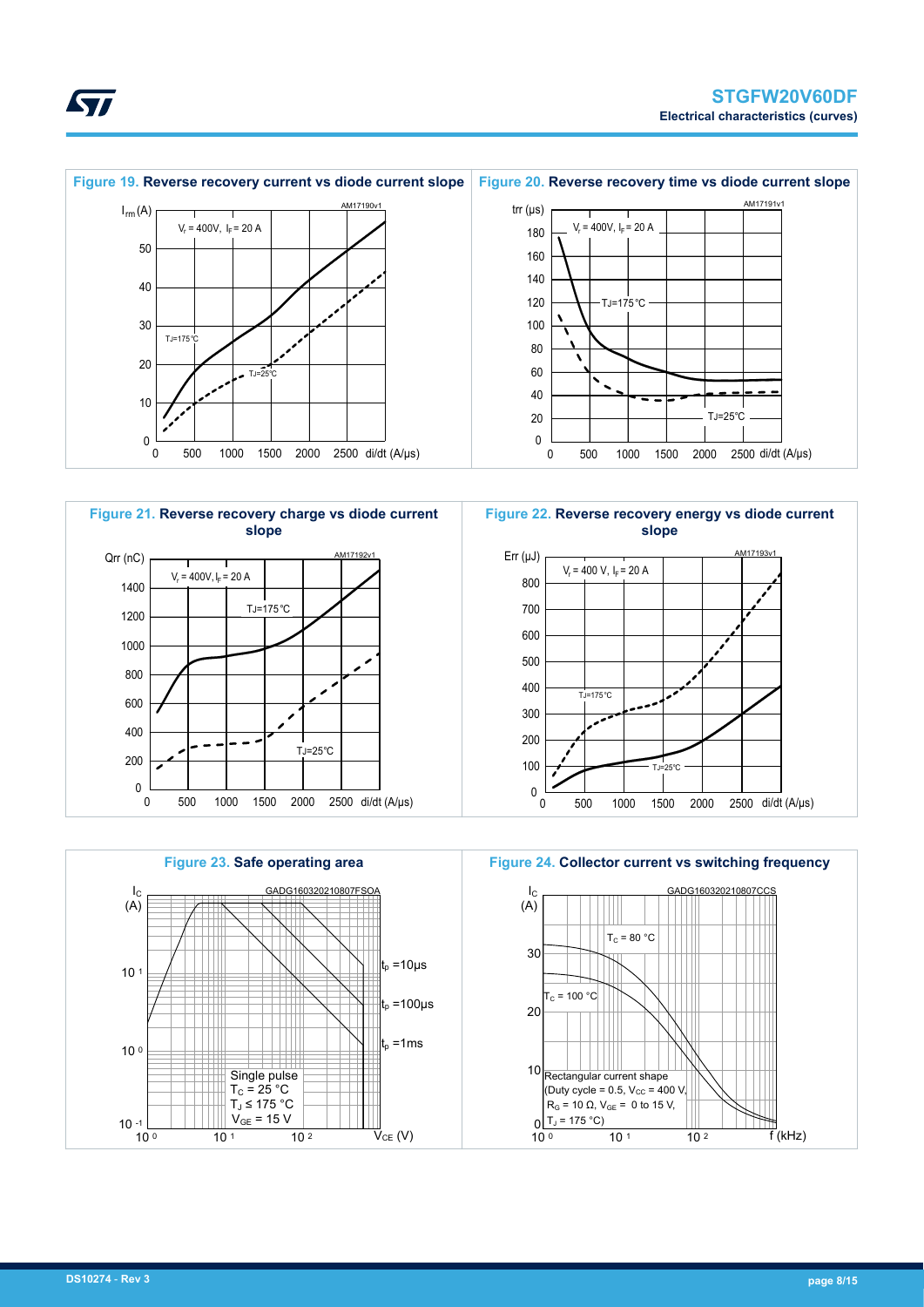



ST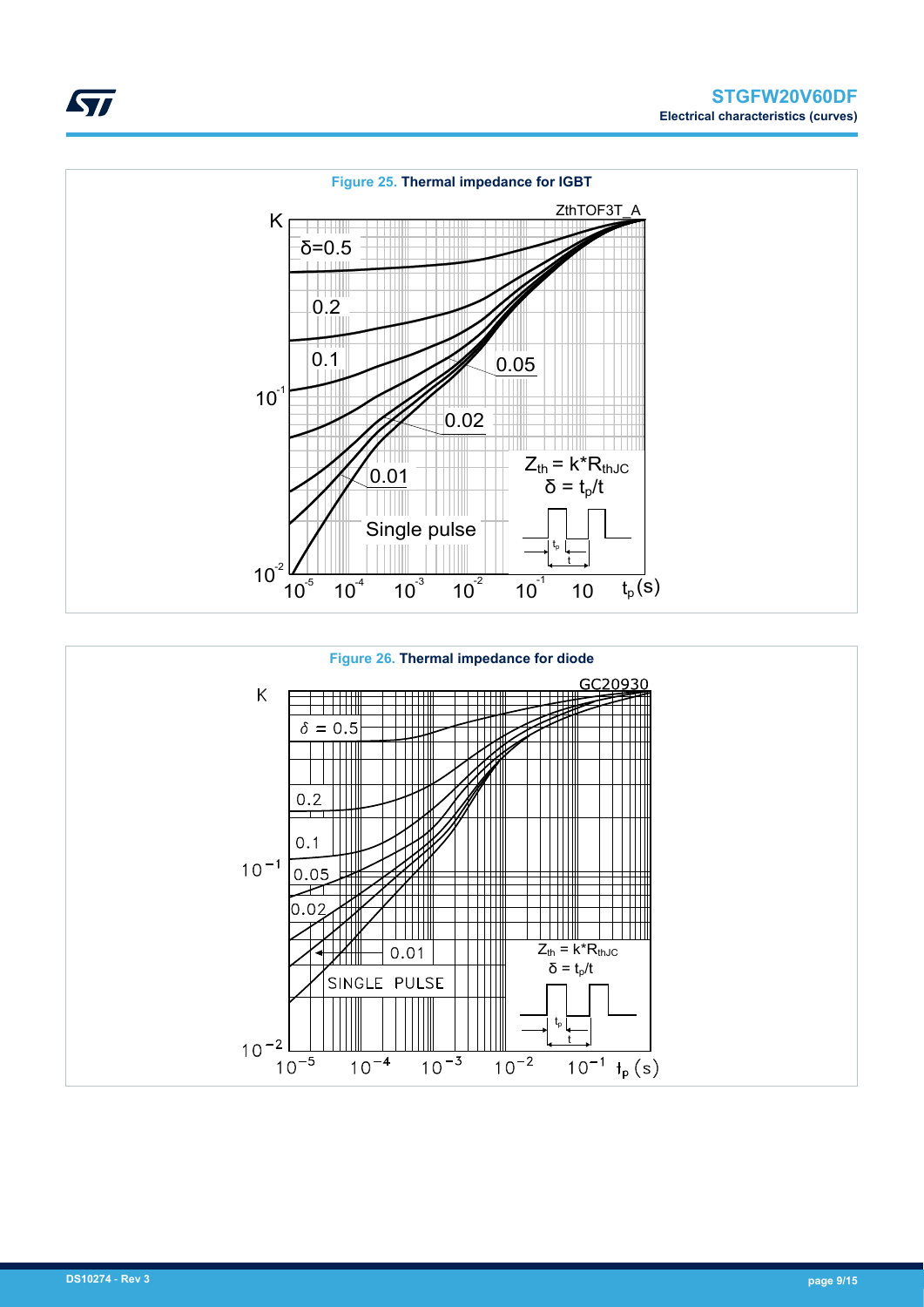<span id="page-9-0"></span>

### **3 Test circuits**





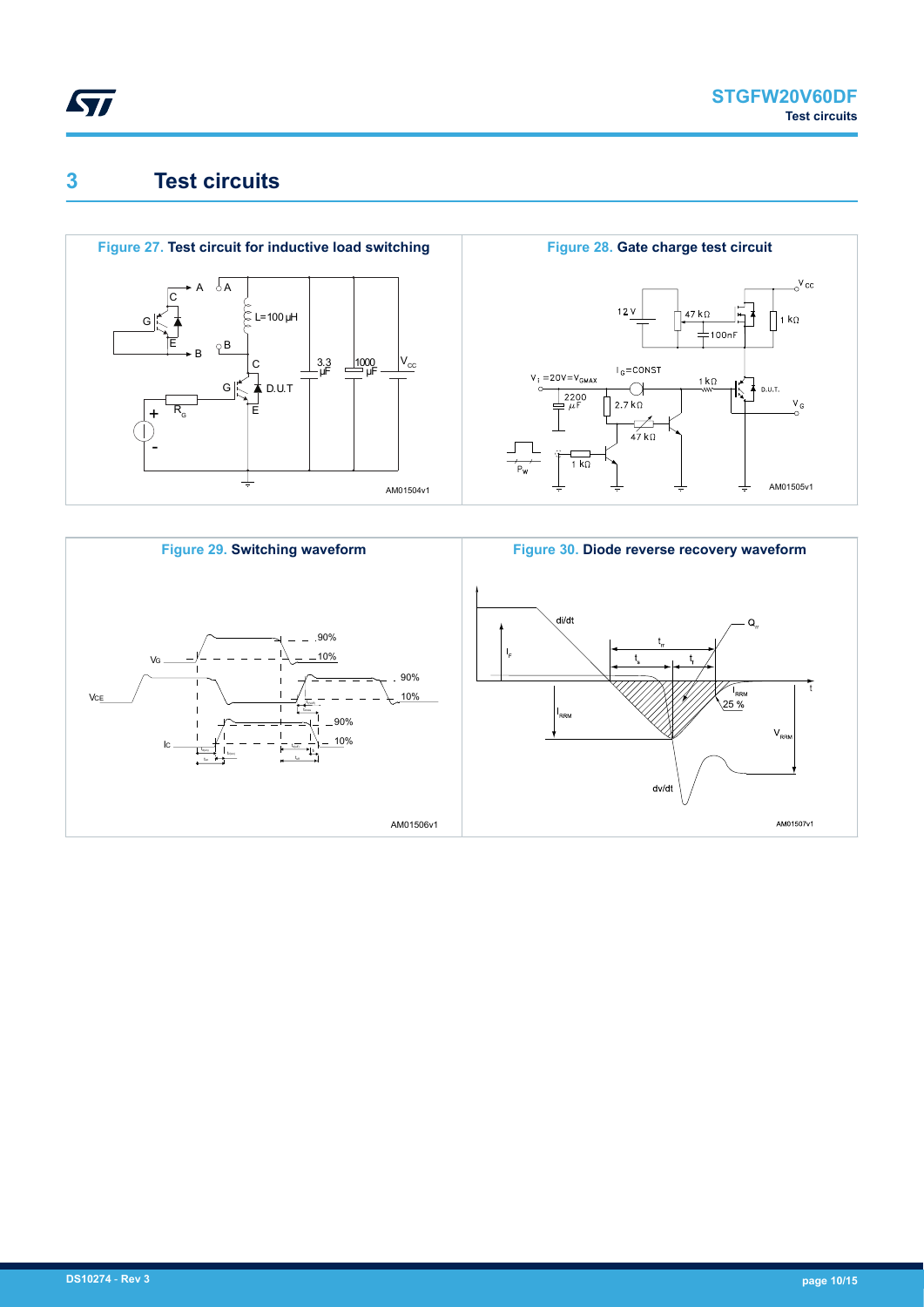<span id="page-10-0"></span>ST

### **4 Package information**

In order to meet environmental requirements, ST offers these devices in different grades of [ECOPACK](https://www.st.com/ecopack) packages, depending on their level of environmental compliance. ECOPACK specifications, grade definitions and product status are available at: [www.st.com.](http://www.st.com) ECOPACK is an ST trademark.

### **4.1 TO-3PF package information**



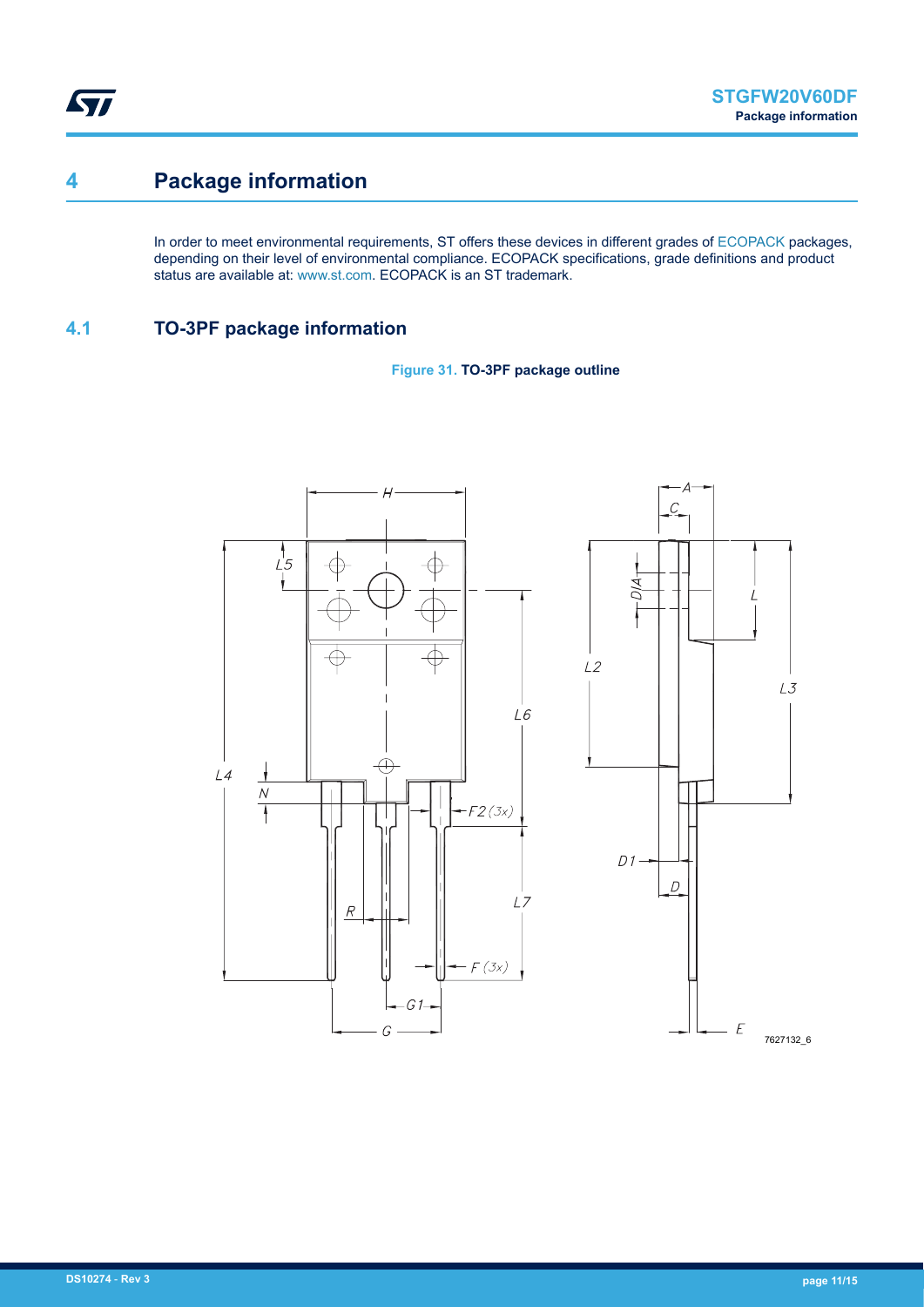| Dim.                      | $\mathop{\text{mm}}\nolimits$ |       |       |
|---------------------------|-------------------------------|-------|-------|
|                           | Min.                          | Typ.  | Max.  |
| $\boldsymbol{\mathsf{A}}$ | 5.30                          |       | 5.70  |
| $\mathsf{C}$              | 2.80                          |       | 3.20  |
| $\mathsf D$               | 3.10                          |       | 3.50  |
| D <sub>1</sub>            | 1.80                          |       | 2.20  |
| E                         | 0.80                          |       | 1.10  |
| F                         | 0.65                          |       | 0.95  |
| F <sub>2</sub>            | 1.80                          |       | 2.20  |
| ${\mathsf G}$             | 10.30                         |       | 11.50 |
| G <sub>1</sub>            |                               | 5.45  |       |
| $\mathsf H$               | 15.30                         |       | 15.70 |
| $\mathsf L$               | 9.80                          | 10.00 | 10.20 |
| L2                        | 22.80                         |       | 23.20 |
| L3                        | 26.30                         |       | 26.70 |
| L4                        | 43.20                         |       | 44.40 |
| L5                        | 4.30                          |       | 4.70  |
| L <sub>6</sub>            | 24.30                         |       | 24.70 |
| L7                        | 14.60                         |       | 15.00 |
| ${\sf N}$                 | 1.80                          |       | 2.20  |
| ${\sf R}$                 | 3.80                          |       | 4.20  |
| Dia                       | 3.40                          |       | 3.80  |

#### **Table 7. TO-3PF mechanical data**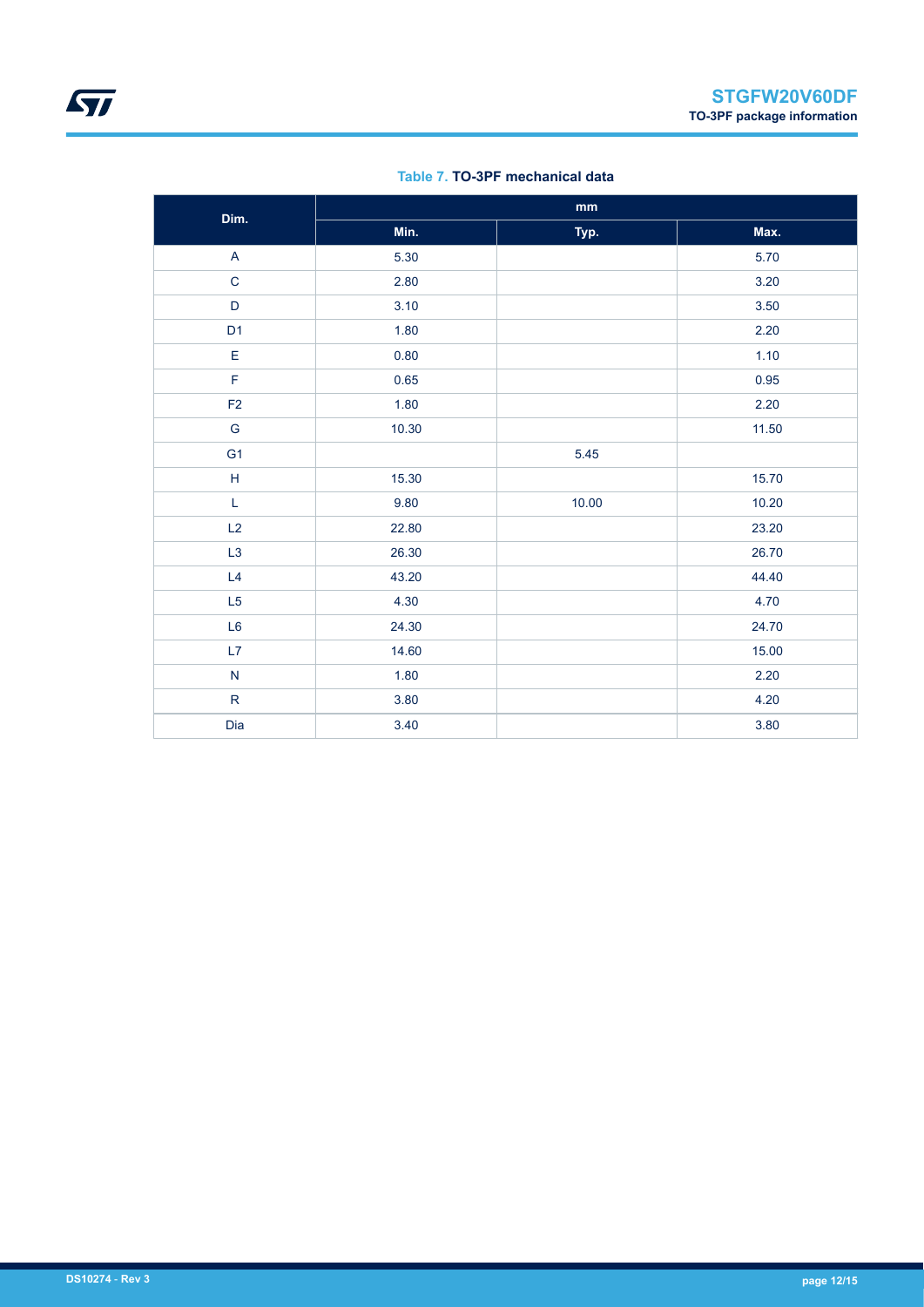# <span id="page-12-0"></span>**Revision history**

#### **Table 8. Document revision history**

| <b>Date</b> | <b>Version</b> | <b>Changes</b>                                                                                                                                                                                                                                                                                                   |
|-------------|----------------|------------------------------------------------------------------------------------------------------------------------------------------------------------------------------------------------------------------------------------------------------------------------------------------------------------------|
| 28-Mar-2014 |                | Initial release                                                                                                                                                                                                                                                                                                  |
| 14-Feb-2017 | $\overline{2}$ | Updated Table 1: "Device summary".<br>Minor text changes                                                                                                                                                                                                                                                         |
| 19-Mar-2021 | 3              | Updated Features in cover page.<br>Updated Section 1 Electrical ratings.<br>Updated Figure 1. Power dissipation vs case temperature, Figure 2. Collector current vs<br>case temperature, Figure 23. Safe operating area and added Figure 24. Collector current vs<br>switching frequency.<br>Minor text changes. |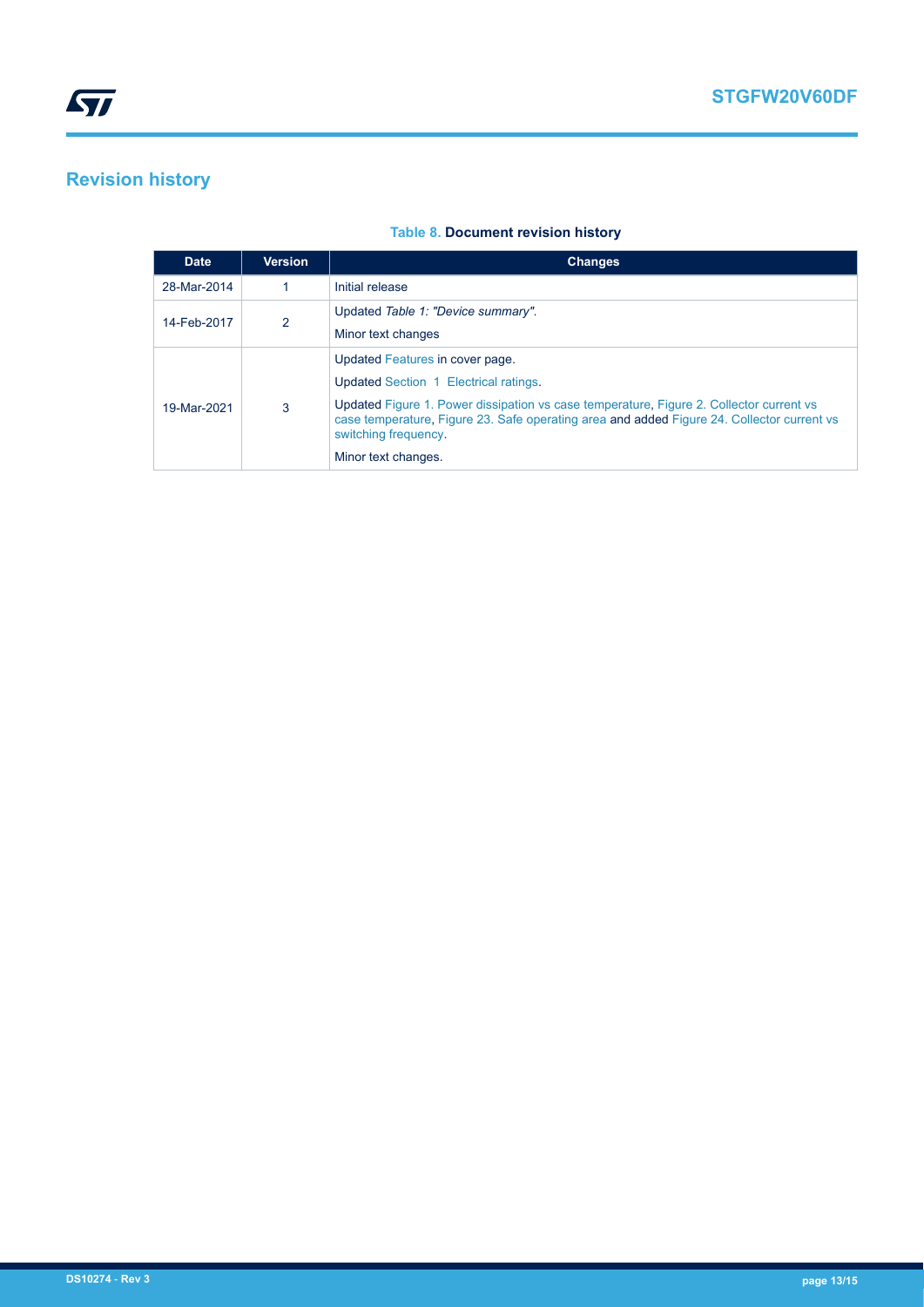

### **Contents**

| 2 <sup>7</sup> |  |  |  |  |  |  |  |
|----------------|--|--|--|--|--|--|--|
|                |  |  |  |  |  |  |  |
|                |  |  |  |  |  |  |  |
|                |  |  |  |  |  |  |  |
|                |  |  |  |  |  |  |  |
|                |  |  |  |  |  |  |  |